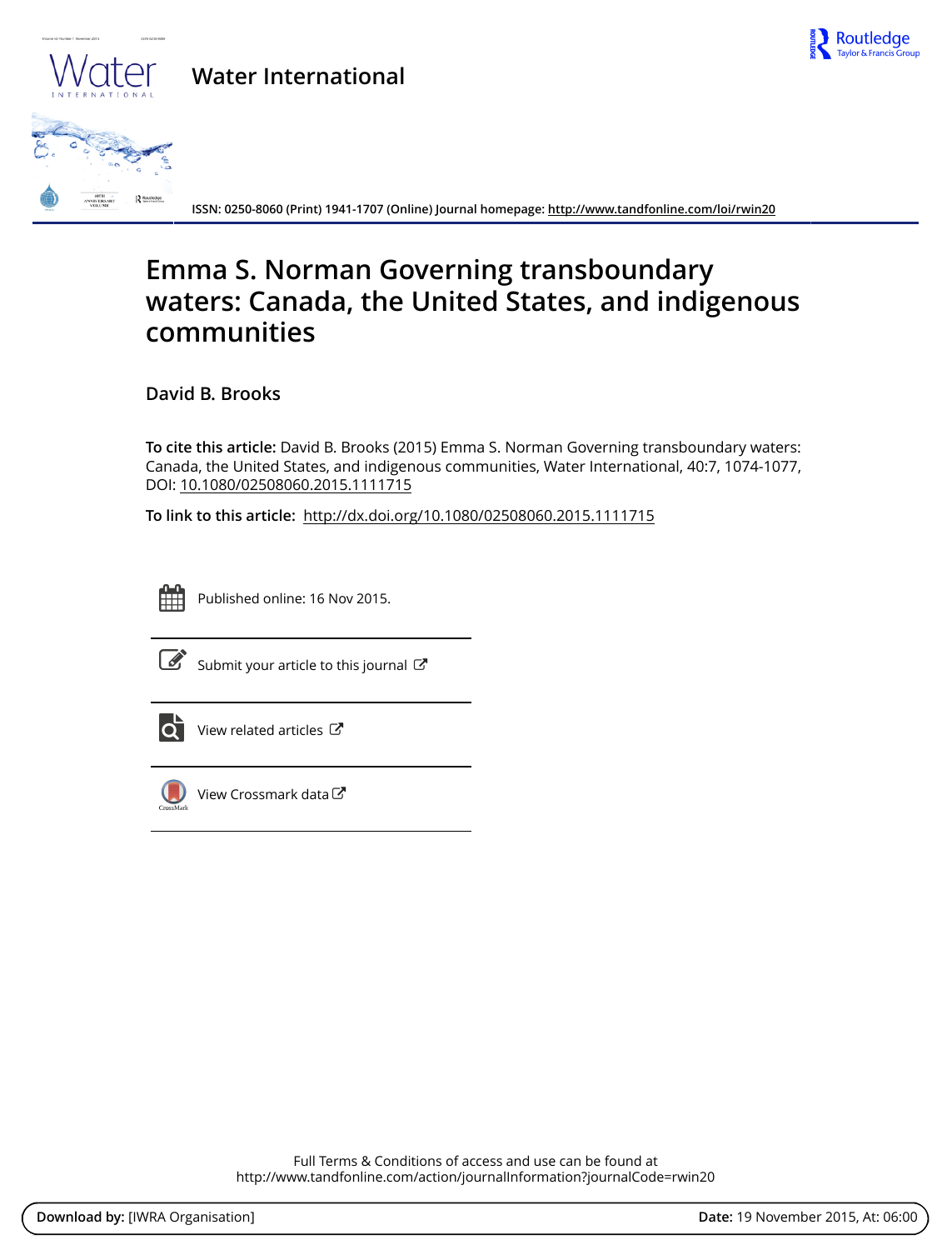Wolff, G., & Gleick, P. H. (2002).Chapter 1: The soft path for water. In P. H. Gleick, W. C. G. Burns, E. L. Chalecki, M. Cohen, K. K. Cushing, A. S. Mann, … G. H. Wolff (Eds.), The world's water: The Biennial report on freshwater resources, 2002–2003. Washington, DC: Island Press.

Ryan H. Lee Arid Lands Resource Sciences, University of Arizona, and Ward 1 Representative to Citizen's Water Advisory Committee, Tucson, AZ, USA Rhlee@email.arizona.edu © 2015, Ryan H. Lee http://dx.doi.org/10.1080/02508060.2015.1099090

Governing transboundary waters: Canada, the United States, and indigenous communities, by Emma S. Norman, Milton Park, UK, Routledge, 2015, 231 pp., C\$145 (Amazon), ISBN 978-0-415-83859-7

There have been so many books published on the governance of transboundary water in the past few years – one need only look at the titles in the Earthscan publication list – that one might be tempted to pass this one by. That would be a mistake. The real substance of this book is found in the last two words of the subtitle: "indigenous communities". Further, the book is not just a text on how to work with indigenous communities that span the US–Canada border. Rather, it is an exploration of how that legal border, and all the forms of sovereignty it implies, commonly contravene indigenous principles and methods of water management.

After a lengthy introduction, the book is divided into two parts: the first on what Norman calls "rescaling" and "rebordering" transboundary water management to reflect indigenous needs and contributions; the second on examples of such rescaling and rebordering, taken mainly from the Pacific coast of Canada and the United States.

Part 1 provides the analytical and descriptive basis for Part 2. Chapter 2 is the key chapter in Part 1. It draws on authors as diverse as Foucault, Swyngedouw and Linton, and topics as diverse as postcolonial theory, indigenous studies and the politics of scale to explore what Dr Norman sees as the analytical tasks that are necessary before it will be possible to achieve full integration of indigenous knowledge and indigenous leadership for governing transboundary waters: "Unpacking the tensions between the fixity of modern political borders, the fluidity of natural resources (and pollution inputs), and the socio-political implications of governing within these systems (such as "counting" and "dividing" ecosystems) provides more nuance to the practicalities of governing resources in a b/ordered landscape" (p. 25). The text in this chapter is notably difficult to read, partly because it involves many academic categories, but it is essential to her goal of unpacking issues.

Chapter 3 then looks at four specific transborder institutions that operate along the Canada–US border, each at a different institutional and jurisdictional scale:

- the International Joint Commission (federal to federal)
- the North American Free Trade Association's Commission for Environmental Cooperation (supranational)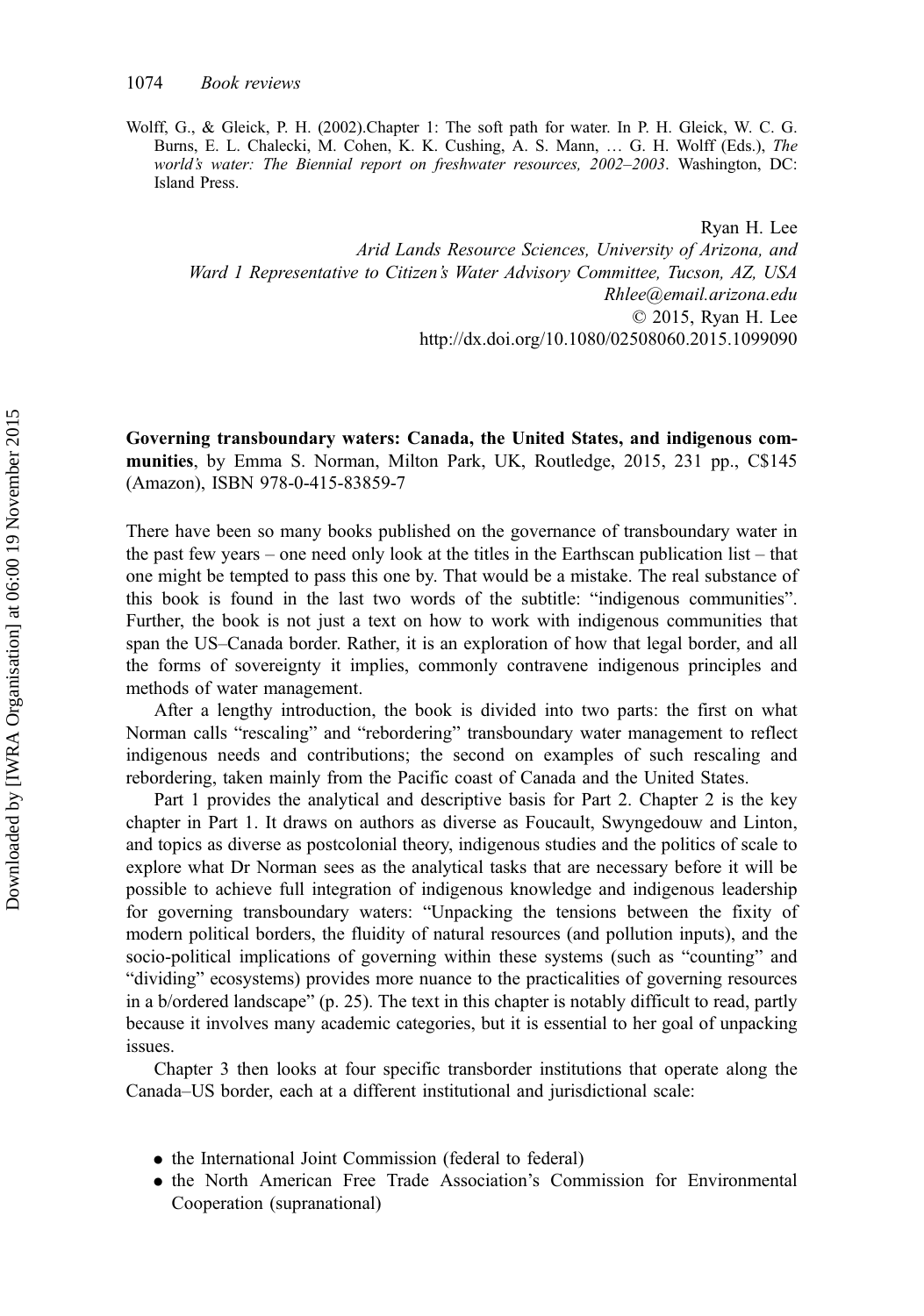- British Columbia-Washington Environmental Cooperation Council (state to province)
- Yukon River Inter-Tribal Watershed Council (tribe to tribe)

The organizational design, guiding principles and practice of each of the four are brought out, along with their strengths and weaknesses, particularly as conditions have changed (for example, to expect greater participation) from their original conception.

Had Chapter 3 just focused on these four institutions, it would have been useful in itself. However, Norman tries to generalize and put the four on something of a timeline based on "five distinct periods of water management specific to the Canada-U.S. border" (p. 44). Many analysts who study water governance will be surprised to find that the "era" of river basin planning ended in 1985, and the "era" of sustainable development lasted only from 1985 to 2005.

The final chapter in Part 1 focuses on attempts to rescale transboundary watershed governance. The bulk of the chapter focuses on the International Joint Commission's International Watersheds Initiative, which began in the late 1990s. In effect, this initiative gave more formal standing to selected boards that had been created to provide the commission with a degree of public participation that had been lacking. The boards also reflected a shift in the commission's emphasis from legal and engineering issues to a broader concept of governance. Unfortunately, nothing in the design of the International Watershed Boards required participation by indigenous people or even attention to indigenous concerns. As emphasized by Norman, this flaw leaves indigenous people and tribes on the same footing as other stakeholders, rather than recognizing their unique sovereign status.

The International Watershed Boards have not (and probably could not have) lived up to the original expectations of them. However, significant gains have been realized in building relationships among local and regional groups, and strengthening capacity to deal with more senior institutional agencies. Though useful on its own, this chapter could, I believe, have been more useful had it compared the transnational watershed boards with parallel efforts to rescale water governance within provinces, as with Ontario's watershed conservation authorities and Manitoba's water management districts. Though working within one province, many elements of their operations (along with their successes and failures) could usefully be compared to those of the International Watershed Boards.

The second part of the book includes six chapters that illustrate some of the more successful attempts to face the difficulties and follow the principles described in the first part. Chapter 5, the most important of the six, describes the situation in Boundary Bay, a shellfish-rich coastal area south of Vancouver. It is the home of and food source for Coast Salish First Nations communities, and it is divided roughly in half by the east-west Canada– US national border. As explained in this chapter, activities that are legal on one side of the border may be illegal on the other side, and the question of legality may depend on where the harvesters come from, rather than which side of the border they are working. The problem is further complicated by closures of some shellfish harvesting areas because of non-point source pollution from populated communities around Boundary Bay. These conditions provide the most fully developed case study for the "unpacking" goal set out above and repeated in this chapter (pp. 25, 107). Within this broad goal, the politics of calculation receive emphasis as a commonly neglected process of what Norman dubs "ecocolonization" (p. 108). Privileging Western scientific knowledge over traditional ecological knowledge "changes a process of harvesting from an inherent right to a conditional right" (p. 111). Shellfish are taken by state or provincial agencies as countable objects, whereas traditional rights of access are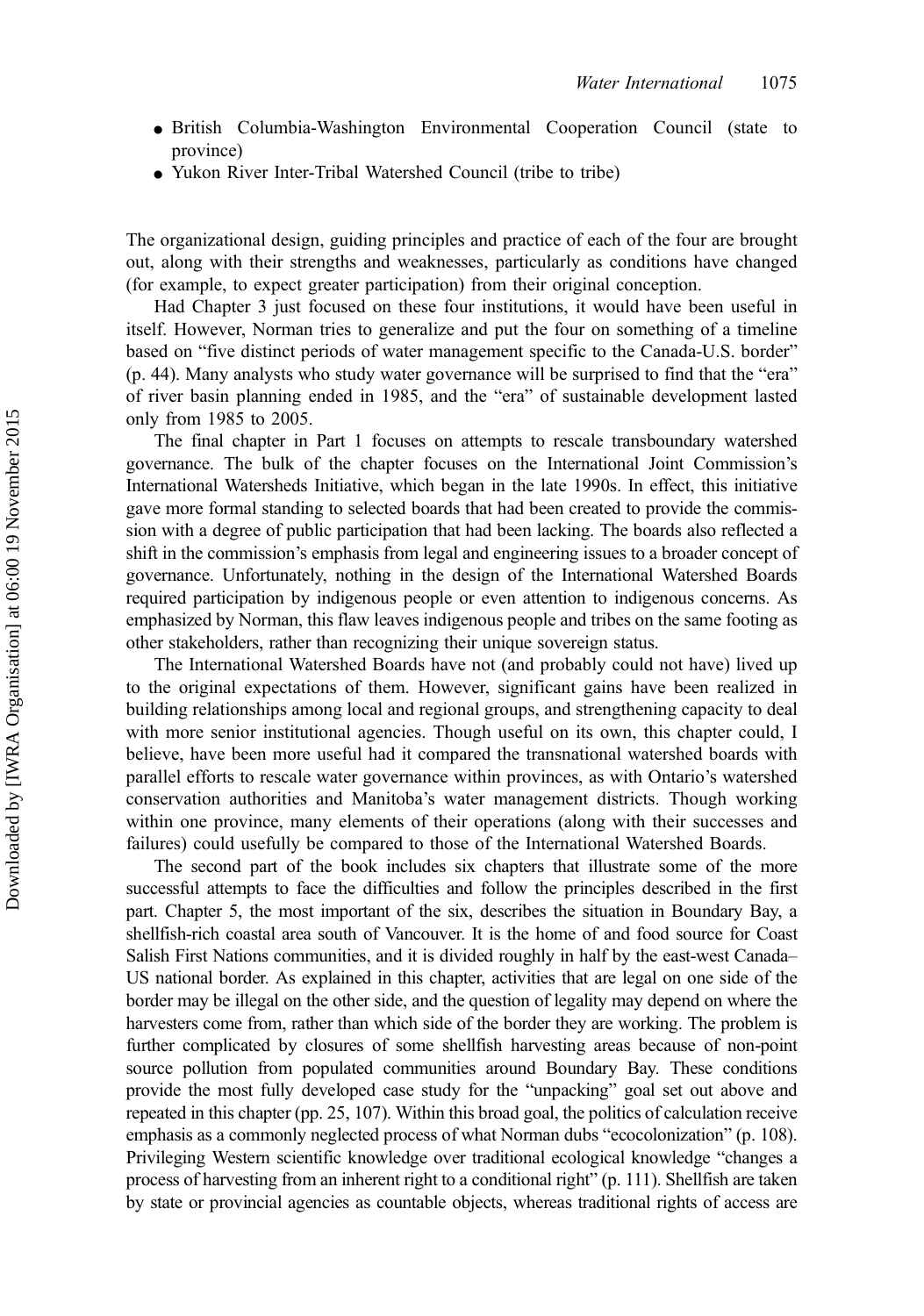not. Nor are non-point sources of pollution. Therefore, to protect consumers of shellfish from faecal coliform bacteria, sizeable parts of Boundary Bay are closed to harvesting, rather than taking steps to control sources of pollution.

Chapter 6 focuses on the role of indigenous leadership in transborder environmental governance. The principal message of the chapter is to demonstrate that much of the needed leadership already exists, but that its message is ignored because it is neither developed nor presented in conventional Western ways. The title of the chapter is indicative of the problem: "We Are the Ones We Are Waiting For". It is not just "traditional ecological knowledge" that is missing. So too are "traditional ecological processes".

Nevertheless, more than most of the others, this chapter has a positive outlook. Traditional knowledge and processes are making their way into federal governance processes and permitting them to be proactive rather than waiting for senior governmental requests. Indigenous leaders are not just participating in decision-making panels, they are helping formulate the agenda for the panels. For example, local collaboration between Coast Salish communities and the US Geological Survey has led to joint water quality sampling. More importantly, the international Rainy Lake of the Woods board (spanning Minnesota and Ontario) now designates First Nations, Metis and Tribal members to serve on the board. However, this practice has not as yet been applied by other boards, and the whole watershed approach has its critics.

The next two chapters, one about a regular canoe gathering on the west coast, and the other about water walkers, move away a bit from the longer-term goal of rescaling governance. The canoe gatherings and the water walkers focus more on opportunities for education and learning at tribal and individual levels. Evidence shows that they have been successful and that the models presented in these two chapters are being copied elsewhere, on both sides of the border.

The penultimate chapter is remarkable and troubling, at least for this reviewer. It tells the story of one orca (killer whale) that seems to have strayed some 200 km from her resident pod to live in a remote fjord on the north-western coast of Vancouver Island, British Columbia. It was then adopted by local people, possibly as the spirit of a recently deceased chief. This is troubling because even my choice of words implies an anthropocentric perspective, when the story is really about breaking through a lot of barriers, including those between humans and animals. Named Tsu-xiit by indigenous people, Luna by Westerntrained people, and L98 by fisheries biologists, she lived happily away from her pod for several years until she was unfortunately killed by the propeller of a tugboat that came into the fjord to escape inclement weather. There are no good guys or bad guys in this story. Rather, the story elucidates a key problem: "The lack of basic understanding of the fundamental belief systems of indigenous peoples is at the root of the majority of the governance failures between environmental managers and indigenous peoples" (p. 32).

Granted – but the problem here is how to establish that understanding in a matter of months, not slowly through the lengthy participative and experiential approaches described elsewhere in the book. Even if you do not read the whole book, I encourage you to read this chapter, from which I draw no easy conclusions.

Though important, Emma Norman's book is likely to be more often cited than carefully read. For one thing, her style is not easy to follow. Sentences can require several readings to capture their meaning. For example: "Thus . . . elucidating relations between the political and the calculative helps illuminate the political and social costs of enframing or 'othering'" (p. 107). Elsewhere, some of the text is repetitious, and a few parts are almost apologetic, as with